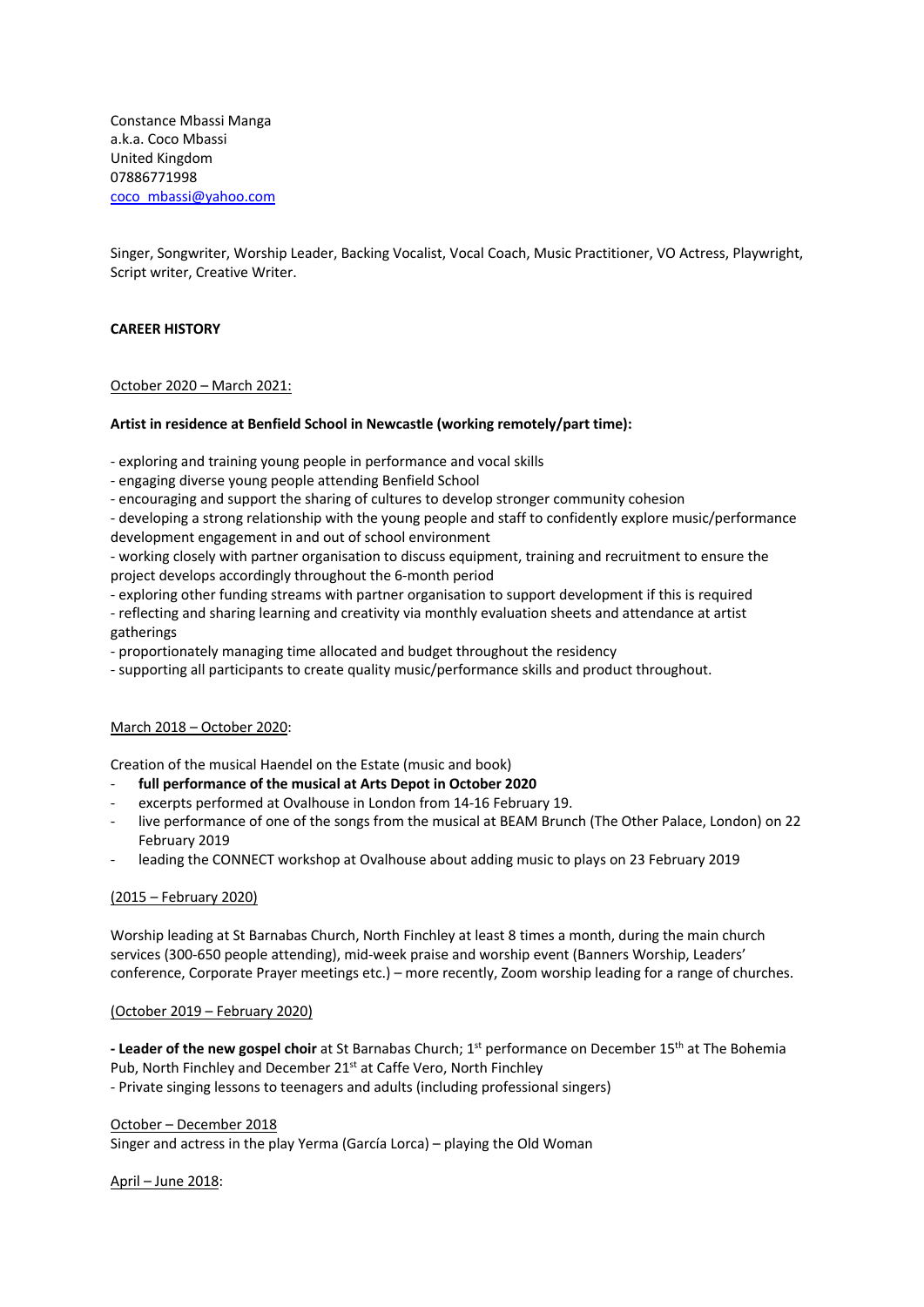Lead and ensemble singing in Verity Standen's creation Undersong performed at MayFest in Bristol and at Ovalhouse in London.

21-24 September 2017: Lead vocals on my composition called 'If the sea could speak' – performed at the Tower of London as part of Totally Thames 2017

July 2010 – May 2011: Lead singer in Cirque du Soleil show Totem (Venues: Royal Albert Hall, North American tour – Charlotte, Baltimore)

October 2007 - June 2008 Touring with CARGO (Paul Field's presentation/show), bicentennial of the Abolition of the Transatlantic Slave Trade – lead and backing vocals

### **COCO MBASSI BAND**

Lead vocals - live performances with my band (many venues, festivals etc – since 1993 – more information on www.cocombassi.co.uk)

### **3 albums released (Sepia, 2001, Sisea, 2003, and Jóa, 2014) and 1 live DVD of tour performances (Coco Mbassi Tour, 2005)**

Africa Calling Eden 'Live 8' Concert, Rigas Ritmi Festival, Kaunasjazz, Jazzkaar, Louisiana International Festival, Jazz Sous Les Pommiers, Normandy, France, Festival d'Eté in Montréal and Nuits d'Afrique in Québec, Haus der Kulturen der Welt in Berlin, Afroprojekt in Würzburg…, Pollen radio show with Jean-Louis Foulquier, Festival des REMY in Yaoundé (Cameroon)…Womad festivals in Reading and Cornwall, UK; Caceres, Spain; Las Palmas, Canary Islands, Adelaide, Australia…

### **VOCAL COACHING/ SINGING LESSONS/ WORKSHOPS**

### **Adults**

Since February 2017: Regular African Polyphony and Polyrhythm workshops, London

May 2013: South Thames College, London – singing technique

2001 - 2012: African polyphony workshops: Hlasohled, Prague, Czech Republic, Womad festivals, Adelaide, Australia, Reading; Womad Summer School (Bath Spa Uni), Conspiracy to sing workshops, Buncrana, Co Donegal, Ireland, Momboye Centre, Paris, France…

June 2007: African singing, rhythm and dancing workshop, Riga (Latvia)

August 2006: Music workshop leader, Orpheus Centre for young disabled adults and teenagers; creation and performance of a musical during the African Week (2 weeks –live-in)

**Children and teenagers**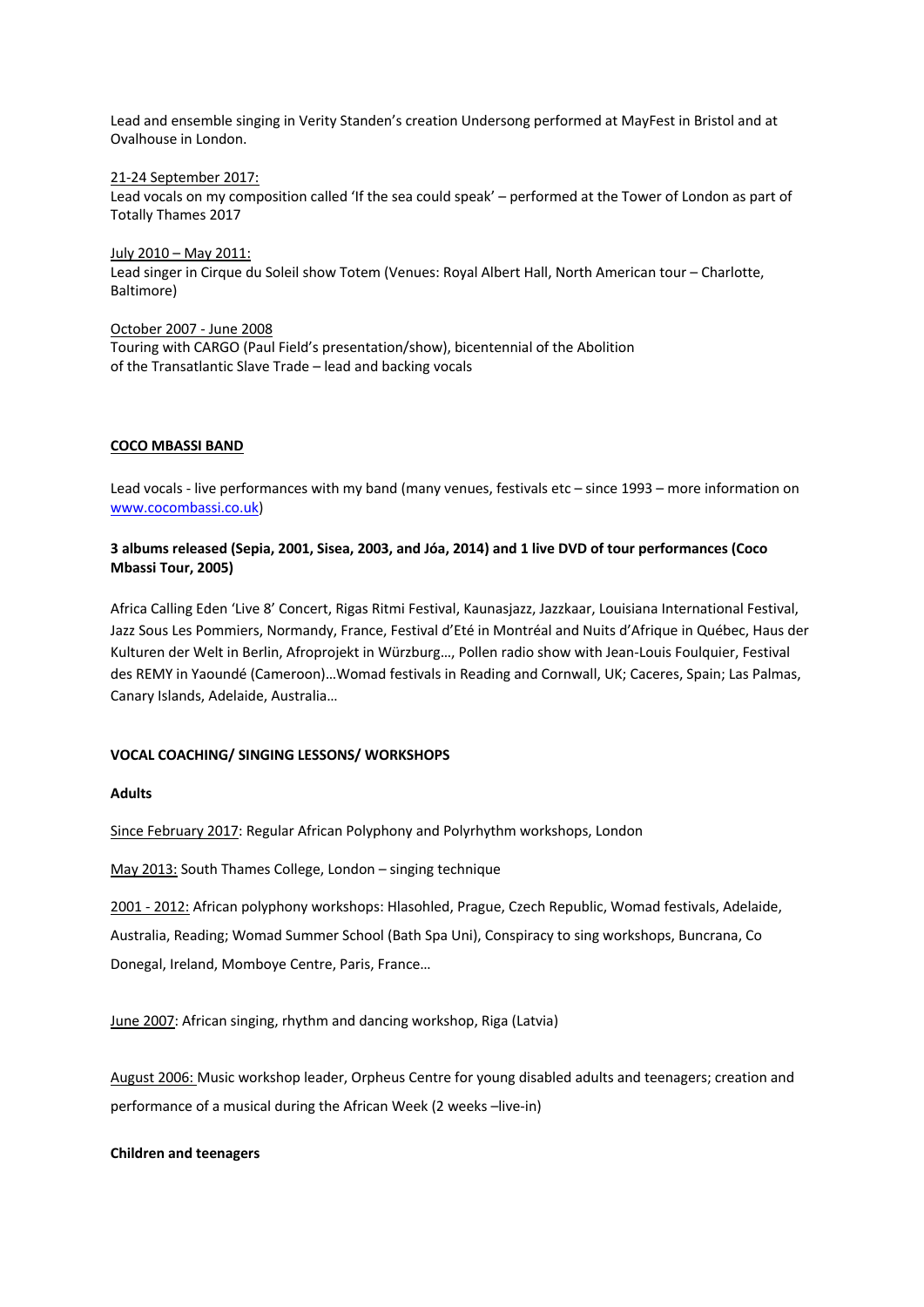November 2017**:** Vocal polyphony workshops at Soundskool

September – December 2010: Creation of the Sing up pack for the Singing the Rhythms of Life WOMAD project to be delivered in 10 schools in Wiltshire and South Gloucestershire, including workshop materials and CPD content for teachers. Workshops delivered by Serge Ngando using the workbook I created, video available here: https://vimeo.com/20011872?fbclid=IwAR2uh2Rde-

oqxvg0hUDCNOnM4mZuDjXIc2NFaCMXTgMf1HSufRqAuPZcZ\_Q

#### (2009-2010)

African singing, Bodens Theatre School (groups of 10-15 young people aged 5 to 18)

(October 2006 -December 2009)

MAPS & Maximum Dance Design, UK - Black History Month workshop leader (singing, storytelling, poetry)

(September 08 - April 09)

Sacred Heart RC Secondary School (incl. GCSE/BTech preparation)

(May – June 2008) Mbawula (South African gospel/choral singing) - primary & secondary schools in Yorkshire

October 2006-December 2006: Jigsaw Arts Schools

December 2005 – October 2010: Point Blank London

October 2005-March 2006: NPV (New Peckham Varieties), London

March to June 2003: Centre Municipal Guy Toffoletti, Bagnolet, France.

December 2000 – June 2002: ATEN Theatre Company, Gennevilliers, France (pop and gospel)

April-May 2002: Vocal coaching for the musical Erea's Side Story (with pupils of the professional High School Erea, Asnières, France).

May-June 2002: Vocal coaching for a children's play for primary school pupils (Lesseps primary school)

October 2001 – July 2002: Daniel Féry Centre, Nanterre, France - Vocal technique (r'n'b-soul)

### **BACKING VOCALS (RECORDING SESSIONS & LIVE CONCERTS) & COLLABORATIONS**

- With: Paul Field, Sixun, Richard Bona, Nicoletta, Toure Kunda, Jocelyne Beroard, Salif Keita, Manu Dibango, Ray Lema, Demis Roussos, Nino Ferrer, Pierre Vassiliu, Ismaël Lo, Sol en Si (with Maurane, Michel Jonasz, Alain Souchon, Maxime le Forestier etc…), Gospel Symphonique with Clyde Wright of the Golden Gate Quartet and the classical orchestra Colonne (spring 2000), Les Enfoirés…

- Lead singer and backing vocalist for the creation 'Le Manacuba', by Luc le Masne (La Havana, Cuba in June 2000, la Cigale in March 2001, Orléans Jazz Festival, summer 2002); lead singer and backing vocalist for Anima (CD 'EDEN'), music composed and arranged by Luc le Masne (1995-1996).

- Member of the Gospel choir 'Les Chérubins' from 1991 to 1996, solo and choir. Narrator and singer for the classical contemporary creation 'Mémoires d'Eau', by Luc le Masne, performed at the very well-known Abbaye de Royaumont and the Auvers/Oise festival between the autumn of 1999 and June 2000 (directed by Michel Piquemal).

#### **ACTING AND DANCE**

August 2018: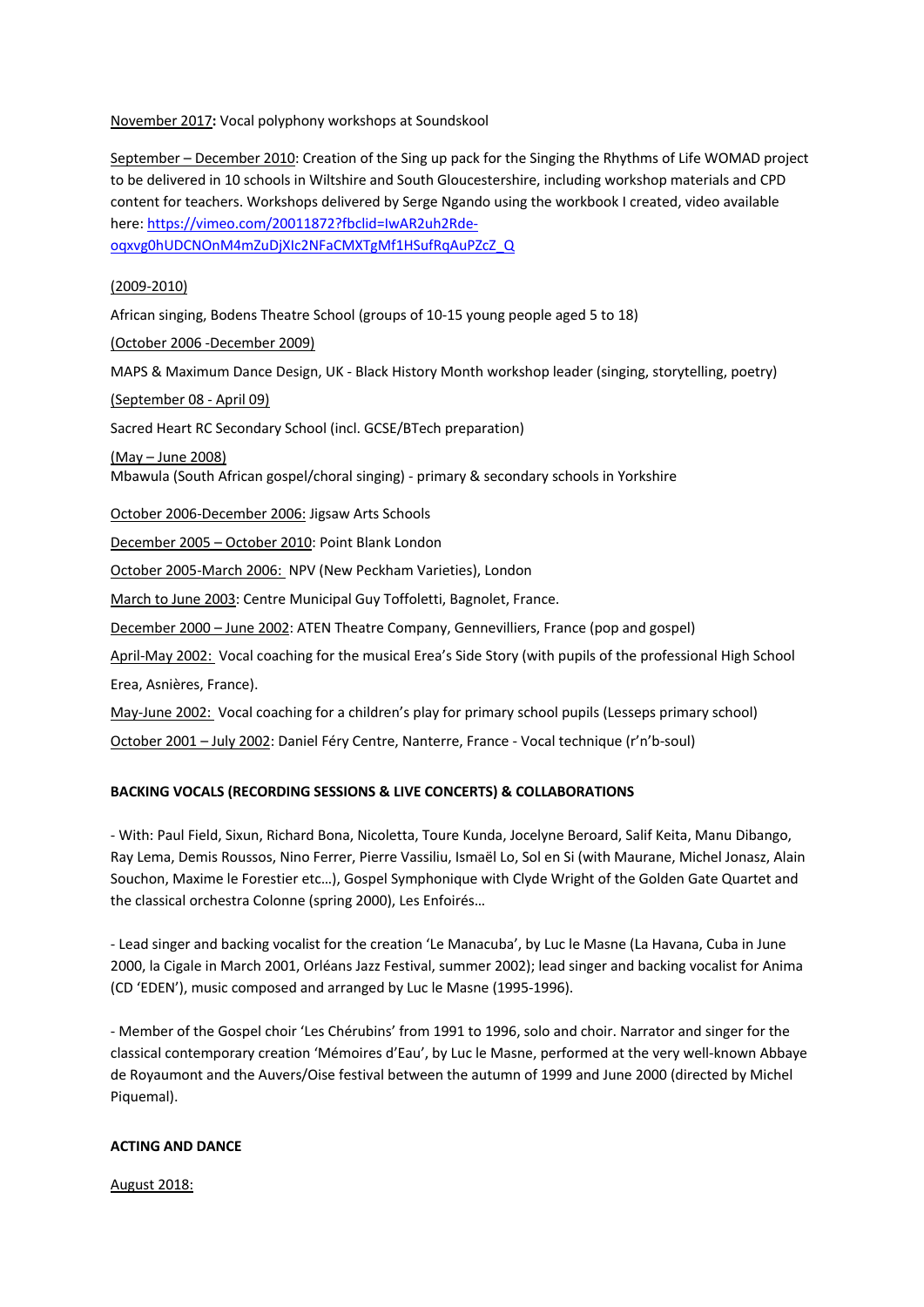- Speaking role of a mother in Shelley House, film by Lyle Bush
- Non-speaking role of a mysterious woman in Clipped by Claudia Kaleta

August 2017 - June 2018: Social Mover for Sadler's Wells Theatre via The Movement UK –Live and post-show video and written reviews of dance performances at Sadler's Wells and other venues on various Social Media platforms.

October 2006 – December 2008: Black History Month workshop leader – MAPS & MAXIMUM DANCE DESIGN – London, UK, (primary and secondary schools)

# 1989-1993:

Dancer with modern African bands from Cameroon, Mali and Congo (Salif Keita, Toto Guillaume, Geo Bilongo etc…); Dancing lessons given in dance centres in Paris, France.

## Since 1993:

Dancer and choreographer in my band (Coco Mbassi band) during tours and live concerts.

## **VO, DUBBING, ADS etc…**

### (November 2019 - July 2020)

- UN Covid-19 awareness script (French with an African accent via Elkanodata)
- MTV Shuga reading scripts for the MTV Shuga TV show about raising HIV and safe sex awareness amongst young people in French speaking African countries
- Mercy Ships charity promotional videos (via Westfall Gold)

## $(2012 - 2014)$

Voice Over for Matinee Multilingual, UK (September 2006) Wild at Heart ITV1 series - lead and backing vocals (July 2003) Lead and backing vocals on a compilation for film and ad music (Africa Pop-Koka Media) 2002 French dubbing and Duala version singing for Nestle and Maggi cube spots intended for the Ivory Coast and Cameroonian national TV and radio.  $(2001 - 2005)$ Various radio spots for Africa Number 1 (major black radio based in Paris, France) (1994 – 2003)

Extra in films (e.g., L 627 by Bertrand Tavernier, Les amants du Pont Neuf by Leos Carax)

## **BOOKING AGENT**

For Coco Mbassi Band between 1996 and 2018- booked Womad festivals, Jazzkaar festival in Estonia, Rigas Ritmi, Kaunasjazz etc…

## **AWARDS**

Nominated for the BBC World Music Awards 2002

Winner of the German World Music Record Critics' Award 2001

Winner of the Radio France Internationale Découvertes contest in 1996 with the song 'Mwengue Mwa Ndolo', released on the compilations 'Women of Spirit' (Putumayo World Music) and New African Worldbeat vol.3